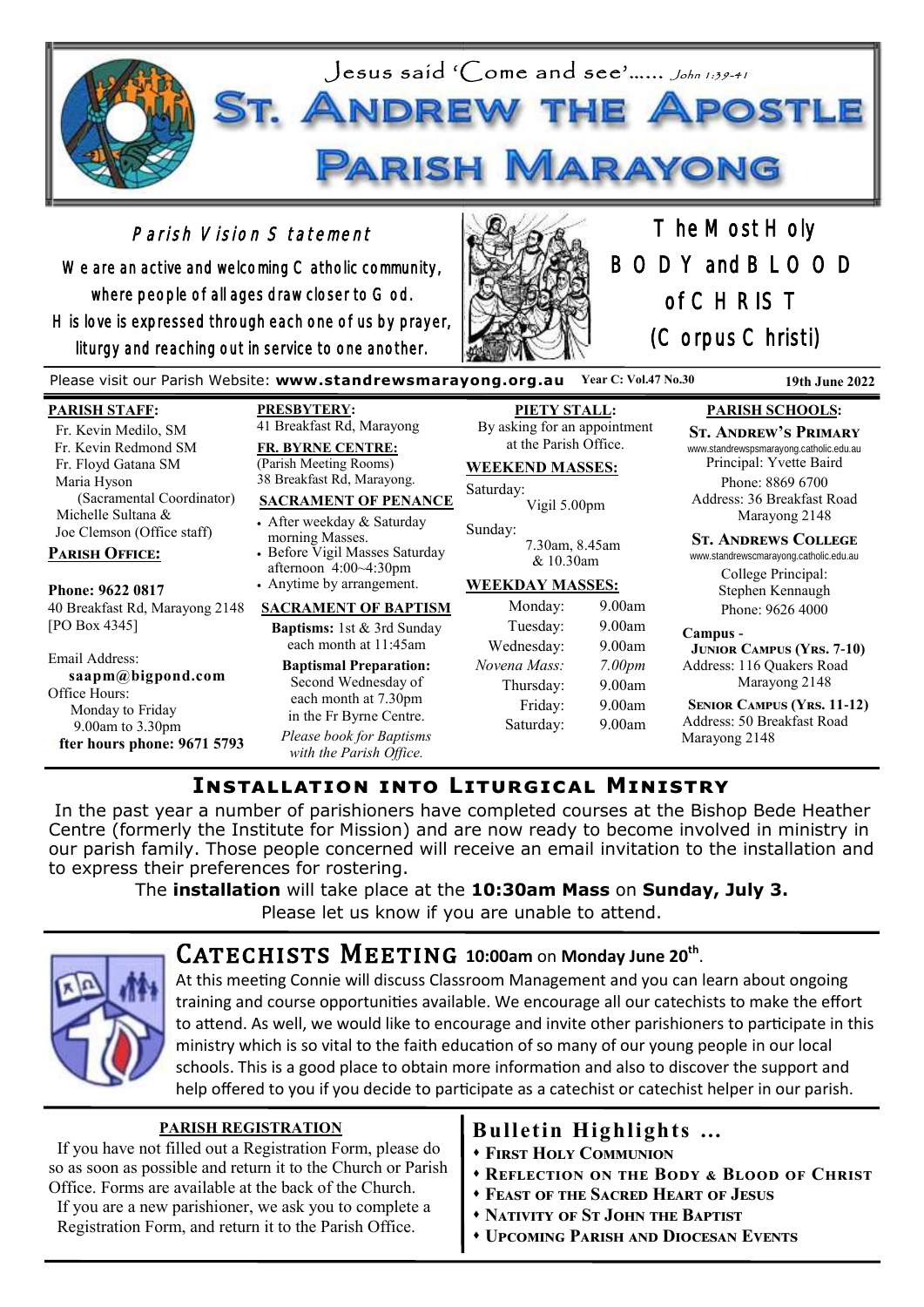# *from Fr. Kevin……*

The Solemnity of the Corpus Christi or The Most Holy Body and Blood of Christ is an invitation for all of us to deepen our understanding and appreciation of the Holy Eucharist as a gift and a blessing.

 Jesus himself instituted the Eucharist. He has gifted God's people with the Holy Mass. The gift that we receive in the Holy Eucharist is the Giver Himself. In the Holy Mass, we celebrate and receive the very presence of Jesus Christ in the Eucharistic Bread.

 The Eucharistic celebration especially on Sunday reminds us of the continued loving presence of Jesus Christ in our lives and in our communities. We are not alone in our faith and human journey. We are not alone with our hopes and joys and anxieties and fears. Jesus has always gifted us with His presence in our journey even though at times we closed our hearts and minds to Him.

 In today's Gospel from St Luke, Jesus "took the five loaves and the two fish, raised his eyes to heaven, and said the blessing over them." After Jesus' blessing, there is more than enough bread and fish for the hungry five thousand people in a deserted place. When we come and celebrate the Holy Mass we are always blessed by God. We are blessed with the loving and nurturing presence of Jesus in the Eucharistic celebration. We may in turn be an encouraging presence and blessing to others.

 The Holy Eucharist is a gift and a blessing. We hope and pray that each one of us will be a gift and blessing to our brothers and sisters in Christ.

# Notice from the piocese of **Diocese**<br>Parramatta

## **All Are Welcome Workshop – 29 June**

Passionate about inviting and welcoming people to our church communities? On Wednesday 29 June, Pastoral Formation, Diocese of Parramatta, will be running two parish welcome workshops.

Sign up now: https://fb.me/e/2vSTxlOJo or by emailing Donnie on met@parracatholic.org

| 19th June 2022<br>[3rd Sunday of the Month - Even Month]<br>THIS WEEK'S ROSTER: |                                                               |                                                         |                                 |                  |
|---------------------------------------------------------------------------------|---------------------------------------------------------------|---------------------------------------------------------|---------------------------------|------------------|
| <b>MINISTRIES</b>                                                               | 5.00pm                                                        | 7.30am                                                  | 8.45am                          | 10.30am          |
| <b>MINISTERS AT</b><br>THE ALTAR                                                | Joe Doyle                                                     | Elvie Clark<br>Charles Hyson                            | Ferdi Chin.<br>Derica Elogious  | Joy Kakodkar     |
| <b>COMMENTATOR</b>                                                              | Therrie Chin (odd)<br>Erna Ferrer (even)                      | Julie Nunez                                             | Antonette Elogious              | Peter Maw        |
| <b>FIRST READER</b>                                                             | Bernardo Rivera                                               | Sharmali Perera                                         | Revathi Hyson                   | Vicki llagan     |
| <b>SECOND READER</b>                                                            | Mercy Aquino                                                  | Agnes Zabala                                            | Perla Billedo                   | Jay Ilagan       |
| <b>PROJECTIONIST</b>                                                            | Abigail Chin                                                  |                                                         |                                 |                  |
| <b>ALTAR SERVERS</b>                                                            | A&B D'Silva, A&J Chin<br>K Vaz. C Anderiesz<br>l & J Metcalfe |                                                         | Aradhana Hyson                  | Janelle Kakodkar |
| <b>WARDENS</b>                                                                  | Maurice Apap, Bill Ebejer,<br>Paul Vella, Spiro Cumbo         | Pines Bonifacio, Spiro Cumbo,<br><b>Suzanne Daniels</b> | Paul Battikha, Michael Portelli |                  |
| USHERS/<br><b>WELCOMERS</b>                                                     | Henryka Ogrodniczek,<br>Janine Wheeler                        | Claire Blunt.<br><b>Anthony Culbert</b>                 |                                 |                  |
| <b>Music</b>                                                                    | Lorraine's Group                                              | NO Music Mass                                           | St Andrew's Family Choir        | <b>FHC Choir</b> |
| <b>MINISTERS OF COMMUNION</b> - Third Sunday of the Month                       |                                                               |                                                         |                                 |                  |

## **NEXT WEEK'S ROSTER: 26th June 2022 [4th Sunday of the Month -** *Even Month***]**

| <b>MINISTRIES</b>                                          | 5.00pm                                                | 7.30am                                           | 8.45am                          | 10.30am                                |
|------------------------------------------------------------|-------------------------------------------------------|--------------------------------------------------|---------------------------------|----------------------------------------|
| <b>MINISTERS AT</b><br>THE ALTAR                           | Primrose Fernandes                                    | Gus Kaster                                       | Rudy Fu<br>Joy Kakodkar         | Noe Adan                               |
| <b>COMMENTATOR</b>                                         | Nenette Gapud                                         | Claire Blunt                                     | Vinetta Lobo                    | Peter Maw                              |
| <b>FIRST READER</b>                                        | Mirza Alata                                           | <b>Elvie Clark</b>                               | Felix Villamarin                | Socorro Amos                           |
| <b>SECOND READER</b>                                       | Doris Barrios                                         | Julie Nunez                                      | Lydia Villamarin                | Linda Ranee                            |
| <b>PROJECTIONIST</b>                                       | Yaqueline Metcalfe                                    |                                                  |                                 | Abigail & Amber Chin                   |
| <b>ALTAR SERVERS</b>                                       | A&B D'Silva.<br>K Vaz, C Anderiesz<br>8 J Metcalfe    |                                                  | Janelle Kakodkar                | Jacob, Amber, Abigail<br>& Jerome Chin |
| <b>WARDENS</b>                                             | Maurice Apap, Bill Ebejer,<br>Paul Vella, Spiro Cumbo | Pines Bonifacio, Spiro Cumbo,<br>Suzanne Daniels | Paul Battikha, Michael Portelli |                                        |
| USHERS/<br><b>WELCOMERS</b>                                | Henryka Ogrodniczek,<br>Janine Wheeler                | Claire Blunt.<br><b>Anthony Culbert</b>          |                                 |                                        |
| <b>Music</b>                                               | Hearts                                                | NO Music Mass                                    | Worship Hymn                    | <b>Couples For Christ</b>              |
| <b>MINISTERS OF COMMUNION</b> - Fourth Sunday of the Month |                                                       |                                                  |                                 |                                        |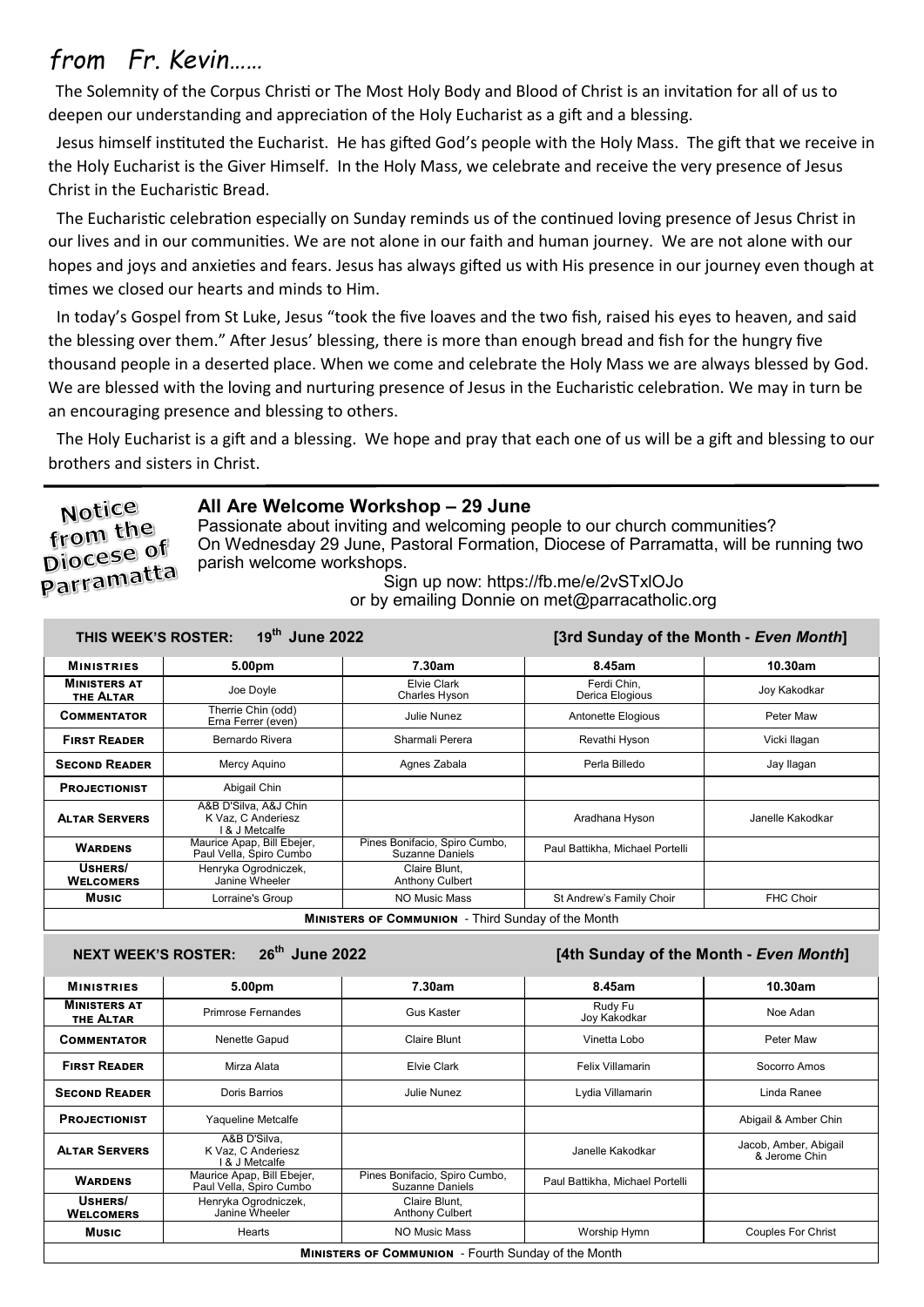

# **First Holy Communion**

 Our thanks go out to the families who presented their children for the Sacrament and supporter them on their journey. Thanks also go to Maria Hyson, our sacramental coordinator, and to those parishioners who so generously gave of their time as facilitators in the program. Parishioners are asked to remember these young people who have made the First Holy Communion this year and to pray for them.

## *First Holy Communion Candidates*

| Naiya BAUTISTA      | Alessandra LORENZO        | Kristen LUON      |
|---------------------|---------------------------|-------------------|
| Elise CARAIG        | Angelo LORENZO            | Adeena REJO'      |
| Jacob CARIASO       | Brooklyn LOTONUU-FAKALAGO | Dante SESSA       |
| Gabriella CHULIPA   | Prince MANALANSAN         | Riley ANKRET      |
| Natalia HOOPER      | Sean MANALANSAN           | Daniel ARIDA      |
| Luis ILAGAN         | Leilani MAÚ               | Samuel BAGAF      |
| Evelyn MORAS        | Antonia MODAFFARI         | Leo DE CASTR      |
| Natalia RAZON       | Jacob NOCON               | Cara DIANA        |
| Rodney SSENDAGIRE   | Elijah PACIOS             | Sofia HILAL       |
| Benjamin WILSON     | Samantha PAGSUYOIN        | Jacob LELEIMALEI  |
| Jared BALA          | Cooper RANDALL            | Macy LINGAD       |
| Brandon BUEN        | Lily RAYMUNDO             | Victoria LOBO KAK |
| David BUHAY         | Keon SERNA                | Vyonna LOBRIG     |
| Zarius CELESTE      | Maya STEWART              | Henry OALIN       |
| <b>River CORTES</b> | Joshua TOMKINS            | Jansen PEREZ      |
| Sean FOWLER         | Cherie TUDTUD             | Phoebe REYE       |
| Sarah GARCIA        | Jeuffrie TUDTUD           | Taylah RYLEWS     |
| Gericko IMPRESO     | Yuan VIOLENTA             | James SPAGN       |
| Olive JACA          | Leah ANGELES              | Winter-Sage TAU   |
| Angel JALLORINA     | Eugene AUSTRIA            | Andre TIONGC      |
| Jeff JALLORINA      | Arya BOBBY                | Ayrton TIONGO     |
| Isaac JAYSON        | Demaiyrah DE SOUZA        | Fala-Annmarie l   |
| Isaac KALOUSTIAN    | Jyden GABULE              | Alexis WALKE      |
| Mayikah LONGABELA   | <b>Emilio GUTIERREZ</b>   | Isabelle ZAMN     |

| Alessandra LORENZO      |  |
|-------------------------|--|
| Angelo LORENZO          |  |
| ooklyn LOTONUU-FAKALAGO |  |
| Prince MANALANSAN       |  |
| Sean MANALANSAN         |  |
| Leilani MAÚ             |  |
| Antonia MODAFFARI       |  |
| Jacob NOCON             |  |
| Elijah PACIOS           |  |
| Samantha PAGSUYOIN      |  |
| Cooper RANDALL          |  |
| Lily RAYMUNDO           |  |
| Keon SERNA              |  |
| Maya STEWART            |  |
| Joshua TOMKINS          |  |
| Cherie TUDTUD           |  |
| Jeuffrie TUDTUD         |  |
| Yuan VIOLENTA           |  |
| Leah ANGELES            |  |
| Eugene AUSTRIA          |  |
| Arya BOBBY              |  |
| Demaiyrah DE SOUZA      |  |
| Jyden GABULE            |  |
|                         |  |

Kristen LUONG Adeena REJOY Riley ANKRETT Daniel ARIDAH Samuel BAGARIC Leo DE CASTRO Sofia HILAL Jacob LELEIMALEFAGA Macy LINGAD Victoria LOBO KAKODKAR Vyonna LOBRIGAS Henry OALIN Jansen PEREZ Phoebe REYES Taylah RYLEWSKI James SPAGNOL **Winter-Sage TAUILIILI** Andre TIONGCO Ayrton TIONGCO Fala-Annmarie UTA Alexis WALKER milio GUTIERREZ **International Emilio GUTIERREZ** in Long and Isabelle ZAMMIT

# **Refugee Week 2022: June 19-25**

To mark Refugee Week 2022, the Australian Bishops' Catholic Migrant and Refugee Office and the Office for Justice, Ecology and Peace are hosting an Online Prayer Service on Monday, 20 June 2022 at 6.00 pm (Sydney time). The theme for Refugee Week 2022 is healing. As the Refugee Council of Australia explains "healing can occur through storytelling, through community and also through realisation of our intrinsic interconnectedness as individuals".

Register for the prayer service at: https://bit.ly/RefugeeWeek2022Prayers. For other events and activities during Refugee Week, see https://action.refugeecouncil.org.au/rw\_events.



First Reading: Genesis 14:18-20 Psalm: Ps 109:1-4 Second Reading: 1 Cor 11:23-26 Gospel: Luke 9:11-17

## **NEXT SUNDAY:**

**13th Sunday in Ordinary Time** First Reading: 1 Kings 19:16. 19-21 Psalm: Ps 15:1-2. 5. 7-11 Second Reading: Gal 5:1. 13-18 Gospel: Luke 9:51-62

*During the week prayers have been requested for……*

Euarists & Alexandra Bouquet, Jacqui Bryant, Ramon Burgos, David Buttigieg, Gloria Cambe, Mary Cumbo, Michael Delange, France Falzon, John Falzon, Marie Falzon, Benjamin Cornel Felipe, Sai Fong Siu Leong, Efren Morales, Tony Moriarty, Harry Mulholland, Angelito Magsino Nalapo, Lilia Magsino Nalapo, Antonio Gabriel Nalapo Sr, Albina Panelo, Quirico Pasinos, Reynaldo Puse, Bonifacia Sicat, Susanne Taliana, Maria Tosegi, John Vassallo, Peter Vaughn, Victor & Maryanne Vella, Aeldred & Riolene Weber, Stella & Felic Zammit, John, Martin, Tom, Duchenne & Farla Families, Collins & Quinn Families, All Souls in Purgatory ………………………....*Please remember in your prayers*

#### Sunday

19-Jun **The Most Holy BODY and BLOOD of CHRIST**

**(Corpus Christi)**

Counters: Group 11 **07:30** Mass

**08:45** Mass **FHC** & Marriage Blessing **10:30** Mass - **FHC**

**11:45** Baptism

### Monday

20-Jun Monday of week 12 in Ordinary Time

**09:00** Mass **15:30** Jnr Legion of Mary

### Tuesday

21-Jun St Aloysius Gonzaga, Religious

**09:00** Mass

**19:00** Legion of Mary

## Wednesday

22-Jun

Saints John Fisher, Bishop, & Thomas More, Martyrs

**09:00** Mass

**19:00** Novena & Mass

## Thursday

#### 23-Jun Thursday of week 12 in Ordinary Time

Saint Paulinus of Nola, Bishop **09:00** Mass **14:00** Church Cleaning Group 4 **19:00** Social Justice group meeting

## Friday

24-Jun The Most Sacred Heart of Jesus **09:15** Mass **SAP 15:30** Jnr Legion of Mary **19:00** Choir Practice HJM

## Saturday

25-Jun The Birthday of Saint John the Baptist **09:00** Mass **09:40** Legion of Mary **16:00** Jnr Legion of Mary **16:00** Music Practice Worship Hymn **17:00** Vigil Mass Finance Sunday **18:30** Prayer Meeting HJM